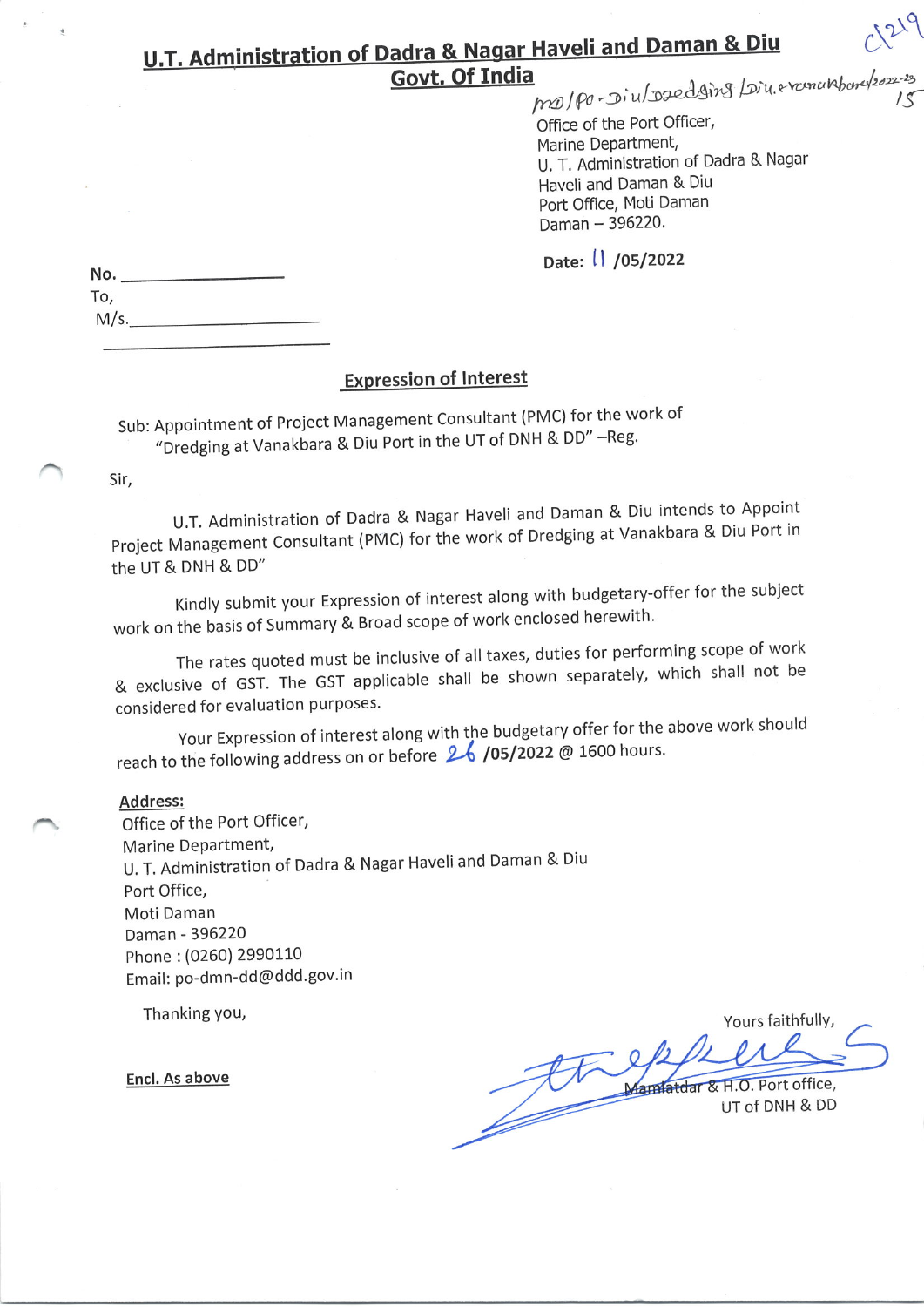# **U.T. Administration of Dadra & Nagar Haveli and Daman & Diu**

# **Govt. Of India**



# Invitation for Expression of Interest (EOI) for

## **Appointment of Project Management Consultant (PMC) for the work of "Dredging at Vanakbara & Diu Port in the UT & DNH & DD"**

# Expression of Interest

Office of the Port Officer, Marine Department, U. T. Administration of Dadra & Nagar Haveli and Daman & Diu Port Office, Moti Daman Daman - 396220 Phone : (0260) 2990110 Email: po-dmn-dd@ddd.gov.in

> Tender Inviting Designated Officer: Shri Sagar S. Thakkar, Mamlatdar & H.O. Port Office, Daman

Telephone: (MOB) - 9429295041

Website: http://ddd.gov.in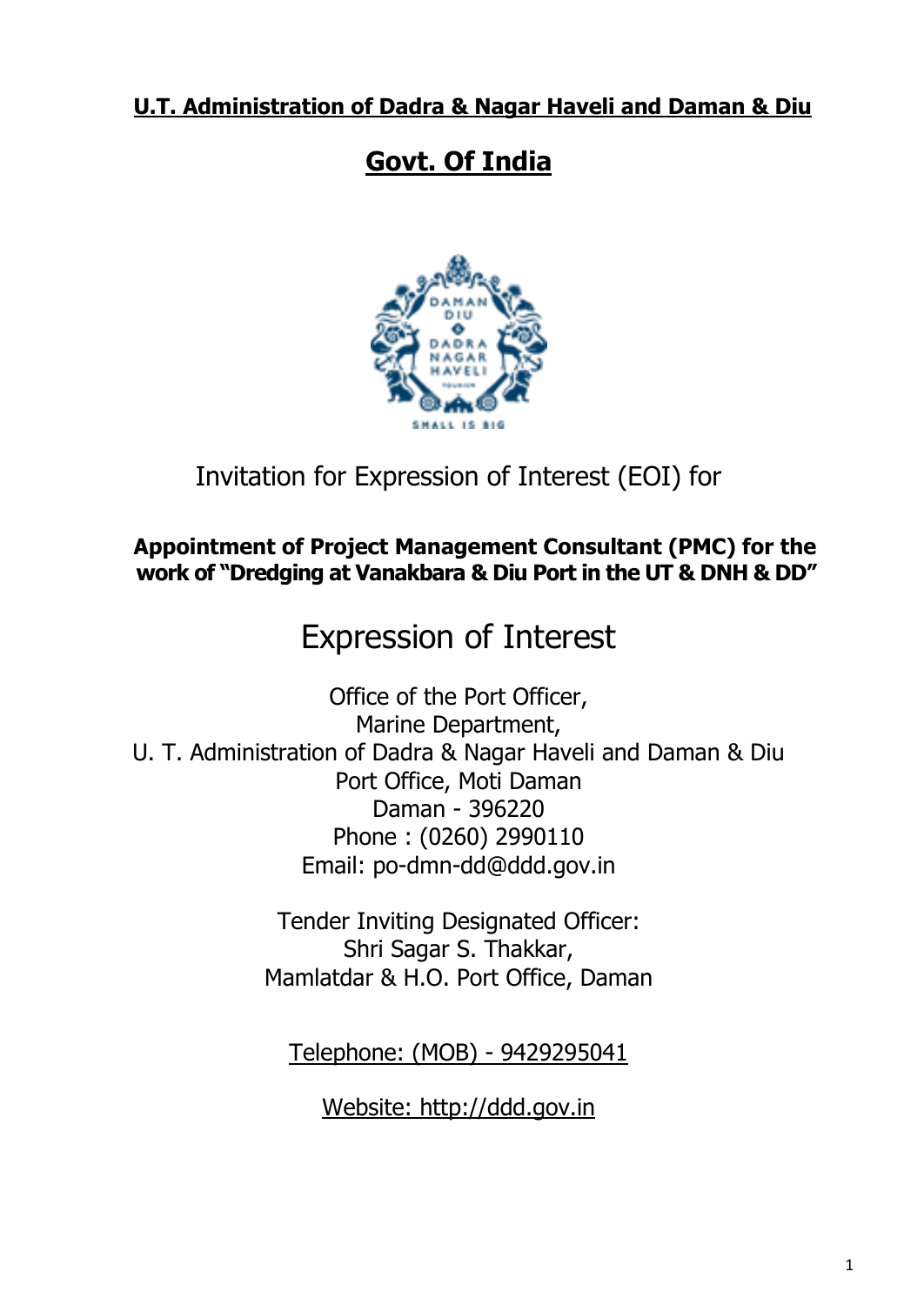# **U.T. Administration of Dadra & Nagar Haveli and Daman & Diu Govt. Of India**

U.T. Administration of Dadra & Nagar Haveli and Daman & Diu invites "Expression of Interest (EOI) for Appointment of Project Management Consultant (PMC) for the work of "Dredging at Vanakbara & Diu Port in the UT & DNH & DD**".**

#### **1.0) Introduction and General Information**

U.T. Administration of Dadra & Nagar Haveli and Daman & Diu intends to Appoint Project Management Consultant (PMC) for the work of Dredging at Vanakbara & Diu Port in the UT & DNH & DD"

The UT Administration of Daman and Diu proposes to construct several jetties. It is also envisaging operation of catamarans between Daman and Diu. To maintain the navigational channel, UT administration proposes to dredge the navigational channels, berth pockets etc in the Vanakbara and Ghoghala creeks.

**Diu** is located in West Coast on Arabian Sea in southern most part of Saurashtra region of Gujarat State. Diu (Ghoghla) is Fair Weather Port commencing from 16th September to 20th May next following. and is declared as Minor Port under Section 4 of Indian Ports Act 1908 (XV of 1908). Fishing and Tourism are two main activities are observed in this Diu Port. Diu port was handling sailing cargo vessels for exporting salt, dry and fresh f\ish, stones etc. and importing bamboo poles, molasses, mangalore tiles, liquor, timber wood etc. till 1973 and also passenger traffic at port. Diu (Ghoghla) Port used to be a sea Port and Naval Base of considerable strategic importance and also a vital link with the rest of India for overseas Traders. At present fishing is the Main Port activity and during last 15 years' tourism has also developed as an important industry here.

Diu is island situated slightly off the coast of Kathiawad near the Port of Veraval in Gujarat with a coastal length of 21 kms. and is at a distance of about 768 kms. from Daman, the Capital of the newly formed Union Territory of Daman and Diu. Diu is bounded by Gir-Somnath and Amreli District of Gujarat in the North and by the Arabian Sea from three sides. It is connected to the mainland via two bridges.

The district of Diu is situated between the parallels 20°-44'-34" and 20°-42'-00" of latitude north and between the meridians 71°-00'-24" and 70°-52'-26" of longitude east of Greenwich. Its length from the extremes north and south, measures 4.6 kms and width from east to west measures 13.8 kms. The altitude is 6 meters above sea level. The topography is generally plain. The hillocks attain maximum height of 30 metres.

The nearest railway station is Delwada at the distance of 9 kms. from Diu. But important trains are linked with Veraval which is 90 kms. from Diu. A portion of Diu District is on main land which is named as Ghoghla. A small part of Diu known as Simbor is situated in Gujarat at a distance of 25 kms. from Diu

**Vanakbara** lies 13 KM at western end of Diu island on West Coast on the Arabian Sea in southern Suarashtra Region. It is Fair Weather Port commencing from 16th September to 20th May next following. Diu is declared as Minor Port under Section 4 of Indian Port Act,1908 (XV of 1908), vide Notification No. I & L/V/118/67/2891, dated 29-11-1967. The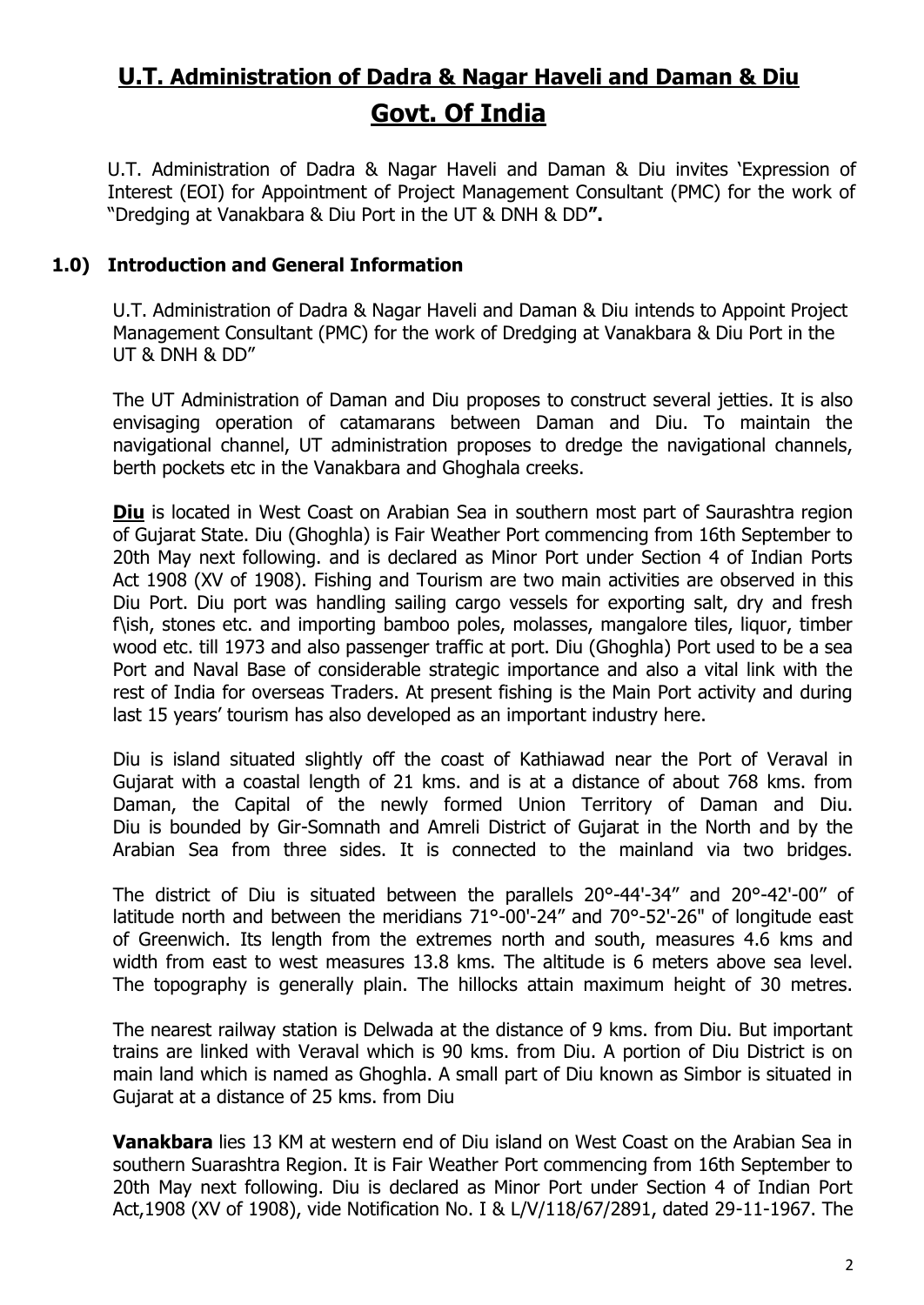Port limit is also extended at Vanakbara Port Center in Diu District vide Notification No. 1/59/82-ILD, dated: 27th July, 1984

Therefore, after conducting various detailed studies by the U.T. Administration of Dadra & Nagar Haveli and Daman & Diu, the authority has decided to dredge the navigational channels, berth pockets etc. in the Vanakbara and Ghoghla (Diu) creeks of UT of DNH & DD to have continuous operations during all tidal conditions.

### **General Information on Details of Existing Infrastructure Facilities:**

Ghoghla: 60Mt Pile Jetty + 485 Mt Fishing Platform Diu: 525 mt Fishing Platform Vanakbara: 350mt pile jetty + 1100mt Fishing Platform

#### **Tentative Details of Proposed Dredging at Approach to Diu (Ghoghla):**

- Dimension of Channel: 2700M X 70M
- Design Depth: (-) 5.0 M CD
- Approx. Qty to be Dredged: 8.50 Lakhs Cu.m (Est. in 2016)
- Dumping Location: Offshore locations with depth>20M,

20<sup>o</sup> 42' 20" N & 71<sup>o</sup> 01' 00" E (2-4 NM away) 70% Dumping at Designated locations and 30% for Shore pumping to 2.50KM away

• Tentative Siltation: 30,000 Cu.M p.a

### **Tentative Details of Proposed Dredging at Approach to Vanakbara:**

- Dimension of Channel: 5700M X 70M
- Design Depth: (-) 4.0 M CD
- Approx. Qty to be Dredged: 8.60 Lakhs Cu.m (Est. in 2016)
- Dumping Location: Offshore locations with depth>20M,

20<sup>o</sup> 41' 36" N & 70<sup>o</sup> 53' 30" E (3-4 NM away) 70% Dumping at Designated locations and 30% for Shore pumping to 2.50KM away

- Tentative Siltation: 25,000 Cu.M p.a
- Existing Draft: 2.50 Mtr during High Tide, 0.70 Mtr during Low Tide.

Considering the quantum of work and the sensitivity of the dredging work, U.T. Administration of Dadra & Nagar Haveli and Daman & Diu intends to appoint Appointment of Project Management Consultant (PMC) for the work of "Dredging at Vanakbara & Diu Port in the UT of DNH & DD".

The PMC agency shall be responsible for preparation of detailed estimation, Tender Documents, invitation of Bids, evaluation of bids etc thereof and monitoring, comprehensive supervision of the dredging project, verifying and ensuring the quality/ accuracy of the works during the project period.

For this purpose, U.T. Administration of Dadra & Nagar Haveli and Daman & Diu (The Employer) desires to engage Project Management Consultant for the PMC services to the UT of DNH & DD for the proposed dredging project Vanakbara & Diu Port.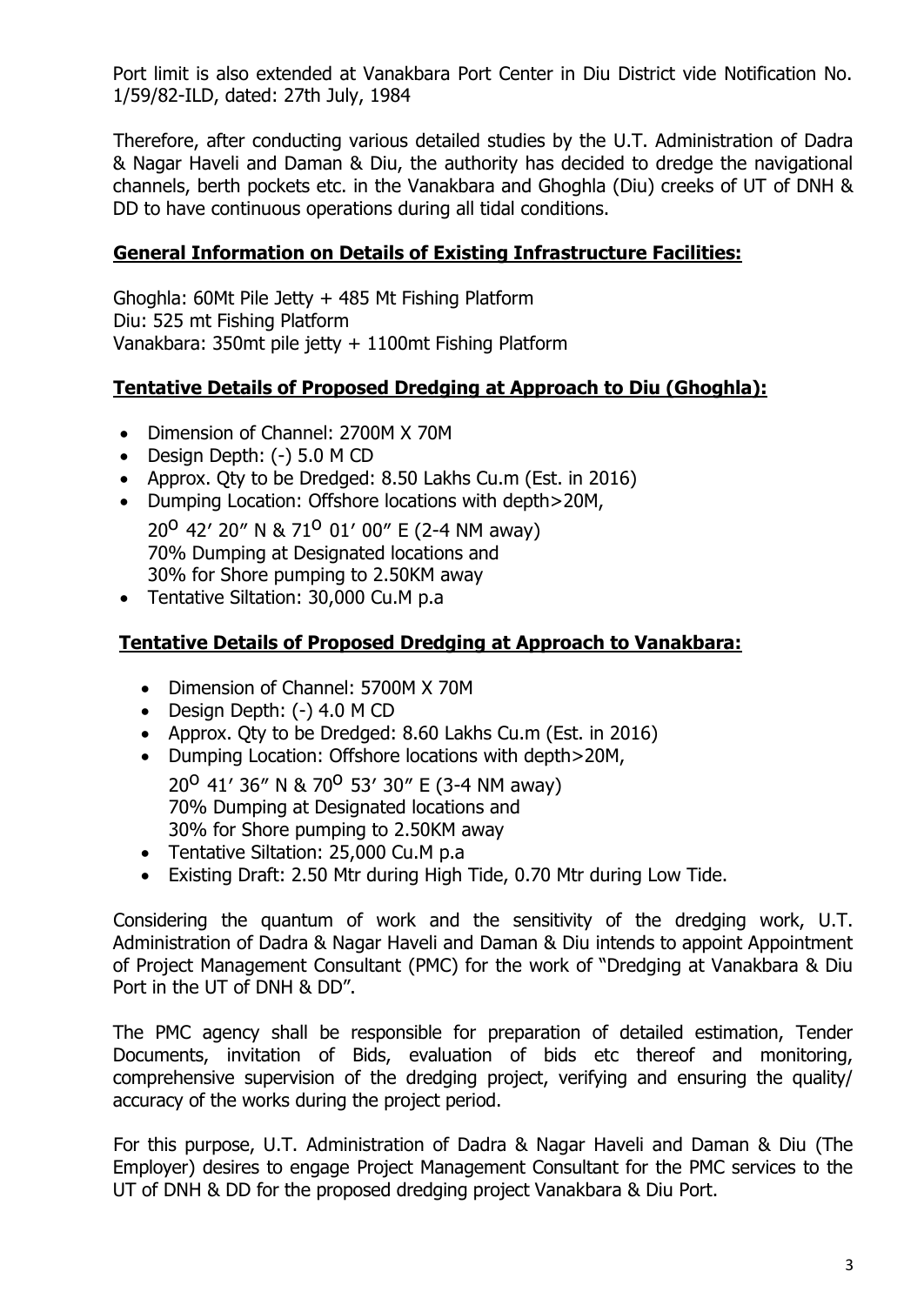### **2.0) The Broad scope of Project Management Consultant shall include but not limited to the following activities:** -

- 1. The PMC shall carry out necessary field survey, hydrographic survey of the Dredging areas and disposal locations for preparation detailed estimate and tender documents pertaining to the dredging works of Vanakbara & Diu Port in the UT of DNH & DD (UT Administration of Dadra & Nagar Haveli and Daman & Diu).
- 2. The PMC shall study the survey Reports, Review the data, DPR/ Feasibility Report etc., available with the Port, prepare the bill of quantities, detailed estimates, finalize the tender documents, assist in invitation of bids, scrutiny and analysis of bids, Preparation for Pre-Bid and other meetings, conducting the same, preparing replies/clarifications in consultation with officials of Port, presentations, recommendation for award of work, initiate actions for handing over of site and timely issue of drawings/charts, scrutinize the dredging methods proposed by the contractor and approve the same including the contractor's charts and drawings as required for execution, Preparation of Implementation Methodology, Regular Inspection of Contractor's dredger, equipment, plant, machinery etc., to ensure whether they are as per the terms and conditions of contract, assist the port in engagement of third party survey agency with Steel/FRP survey boats having hull mounted transducers to carry out the contractor's payment surveys, Associate with the third party surveys, Certification of navigational charts, Maintenance of up to date records of dredging quantity, Monitoring of dredging activity, Check and certify all request for advances, all monthly bills, interim bills, escalation bills and final bill including extra item ,variation etc, Monitoring the progress of dredging and submission of periodical progress Reports and final Report on completion of services etc.
- 3. Preparation of estimates, tender documents, conducting pre-bid meeting, evaluation of Technical Bids, Financial bids, finalization of tender for capital and maintenance dredging pertaining to Vanakbara & Diu Port in the UT of DNH & DD (UT Administration of Dadra & Nagar Haveli and Daman & Diu).
- 4. To provide PMC services including comprehensive supervision /monitoring, of dredging works of Vanakbara & Diu Port in the UT of DNH & DD (UT Administration of Dadra & Nagar Haveli and Daman & Diu), taking measurements, scrutinizing bills, certification with recommendation for release of payments for the work done.
- 5. To provide Project Management Consultancy **(PMC)** services including supervising/monitoring, deputing hydrographic surveyors for joint pre/post dredging survey works, checking the survey charts/dredging quantity calculation, scrutinizing bills, certification with recommendation for release of payment for the work done.
- 6. To ensure all the documents relating to the execution of project are properly maintained so that the same can be produced whenever required for Government Other Audit.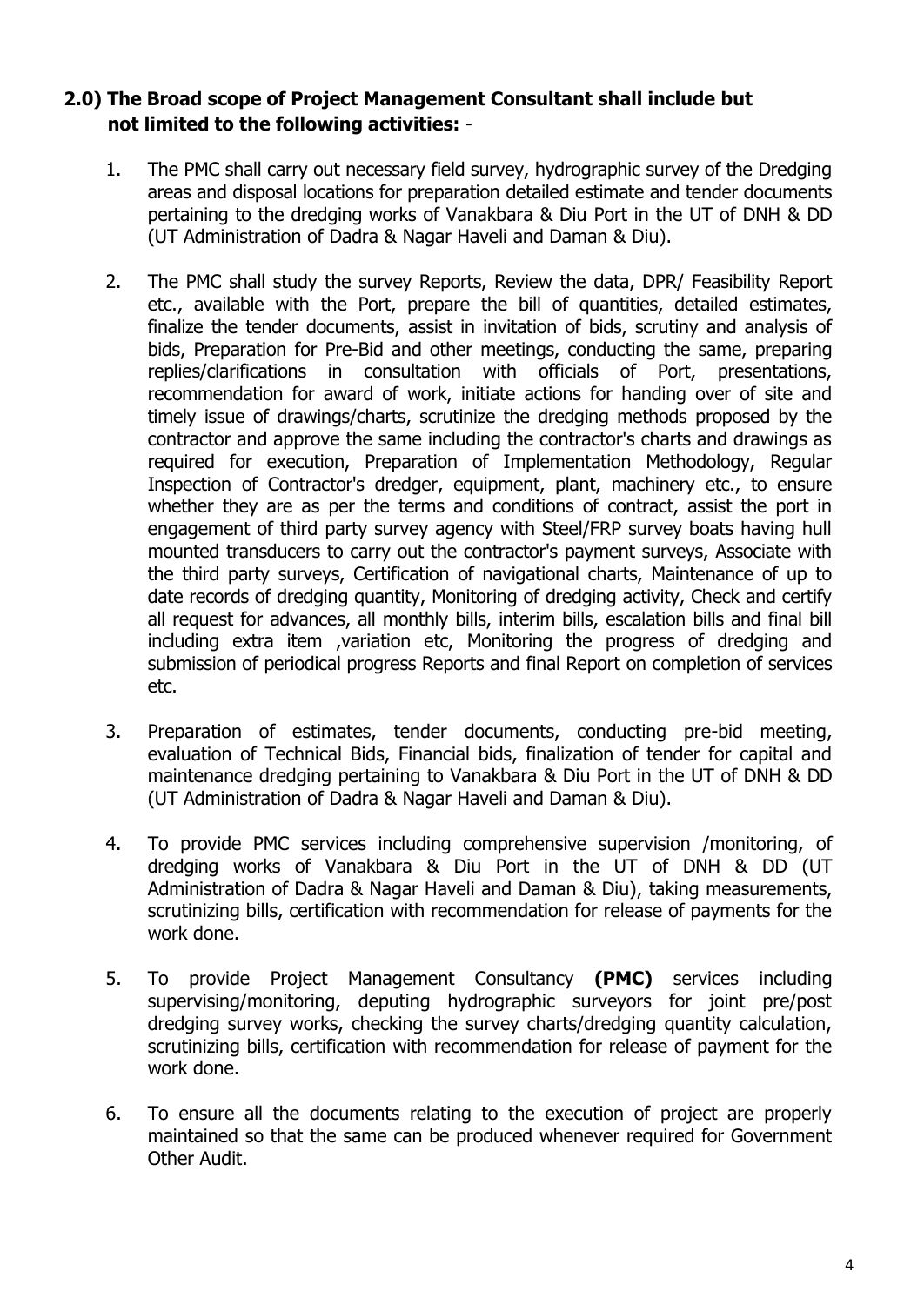- 7. Deployment of sufficient number of professionals/experts by the Consultant with prior consultation for supervision of construction and project management at project site.
- 8. Project Management Consultant shall be fully responsible for the quality of works, financial control and successful completion of works assigned to it.
- 9. PMC shall be available for all discussion / meeting between Port Officials of UT of DNH & DD, respective State Government or any other concerned Departments / Ministries of GOI at New Delhi.
- 10. To submit quarterly reports on the expenditure incurred, physical progress of the project planning and execution and the audited final statement of accounts for all works undertaken by Port.
- 11. To prepare proposal, estimates, tender documents, conducting pre-bid meeting, evaluation, finalization of tender and all related works for obtaining statutory clearance for the project if required.
- 12. To study in details and examintaion/ review of data /reports avialable with Port and give suggestion/advice for the same.
- 13. To suggest the implementtaion methodolgy for propsoed dreging works
- 14. Provide necessary technical, financial and legal assistance required from time to time from Head office / local office during the consultancy period.
- 15. Preparing material for the Board Meeting (Board Notes) for obtaining approvals at various stages.
- 16. Preparation of letters, drafts, Proposal etc. for obtaining Govt. approvals required at various stage during the implementations of projects
- 17. Co-ordination and correspondence with concerned statutory State/Central Govt. organizations/persons.
- 18. Scrutiny of various policies /guidelines issued by statutory authorities from time to time and suggest any action to be taken by UT of DNH & DD.
- 19. To frame presentation to be made by Port before Authorities in relation to finalization evaluation to approval of proposal.
- 20. To attend the meeting and assist Port officials in respect to finalization, evaluation & approval of projects.
- 21. To frame estimate and tender documents for appointing of Independent Engineer/Third party agency / Design engineer/ proof technical advisor, if any required during the implementation of project and evaluation thereof.
- 22. Any other matter related to procedural issues of proposed dredging work of Vanakbara & Diu Port in the UT of DNH & DD (UT Administration of Dadra & Nagar Haveli and Daman & Diu).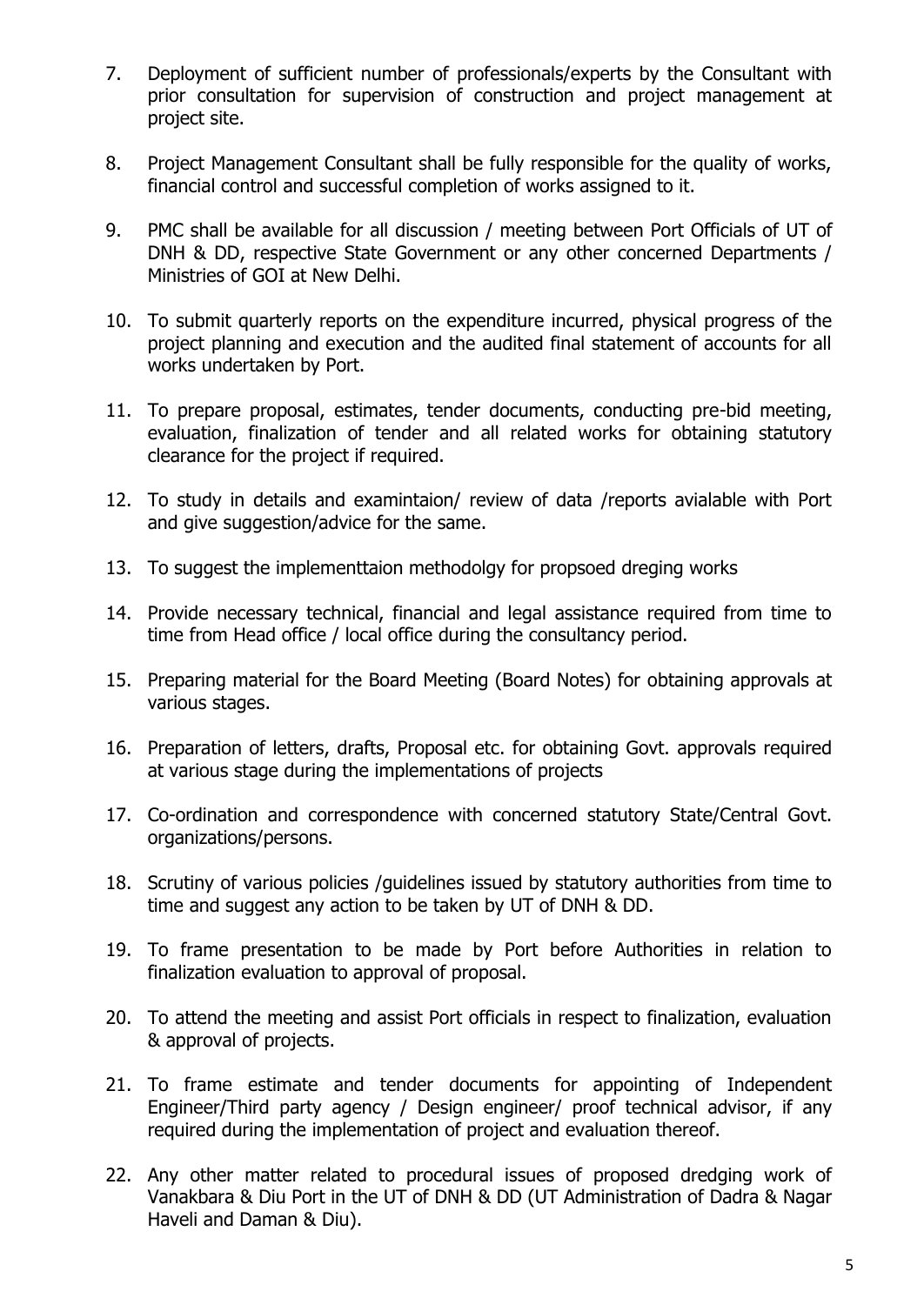- 23. Assist the UT of DNH & DD in the legal matters including but not limited to Arbitration, Court cases, Tribunal cases, etc.
- 24. To make presentation before the Port officials, Port Officer/Mamlatdar H.O. Port Office, UT of DNH & DD Board, and suggest further course of action for the proposed dredging work pertaining to Vanakbara & Diu Port.

#### **Objectives of assignment**

The aim of this consultancy service is to provide qualitative technical and administrative services for implementation and management of the dredging work.

#### **Project Management Consultant Framework**

 The main feature of Project Management Consultant Framework formulated for the execution of the dredging project of Vanakbara & Diu Port.:

- i. The UT of DNH & DD will administer the project. As a representative of UT of DNH & DD, acting through its Port Officer/Mamlatdar H.O. Port Office, or any other Officers so nominated by the UT of DNH & DD will administer the project.
- ii. To administer the Contract under the Project, UT of DNH & DD will be the contractual employer and Port Officer/Mamlatdar H.O. Port Office, will act on behalf of the 'Employer'.
- iii. The Project Management Consultant shall be the 'Engineer' for the dredging project. The "Engineer for the Project" shall make the necessary measurements and control the quality of works and shall make all engineering decisions required during the execution of the Contract in consultation with Employer. However, the Engineer shall prepare and submit the required documentations/proposal and seek prior approval of the Employer / UT of DNH & DD with regard to the following:
	- a. Variation order/ Variation statements with financial implications.
	- b. Variations in work quantities which attract for fixation of rates.
	- c. Approval of additional items, extra items, sums or costs and variations of rates and prices.
	- d. Approve any extension of contractual time limits
	- e. Stopping and/or termination of the Contract for Works
	- f. Preparation of Board Notes/proposal etc. for obtaining approval at various stage.

#### **Scope of Project Management Consultancy team services**

The scope of project management consultancy services shall include but not necessarily be limited to the following activities: -

#### **Part-I (Estimation and Tendering Process)**

**Part – I** consist of Review of available data, carry out the pre-tender hydrographic survey of Dredging and dumping areas, collection of data, preparation of Project Inception Report, preparation of detailed Estimates, draft tender documents, Final tender documents, Bid Floating documents, Pre-bid Meeting Assistance, Preparation and Submission of pre-bid Clarification, addendum etc., Submission of Technical Evaluation report, Price bid evaluations report, obtaining security Clearance of bidders etc. in consultation with the Port and as per Broad scope of work.

The Total time duration for PART –I is **06 MONTHS.**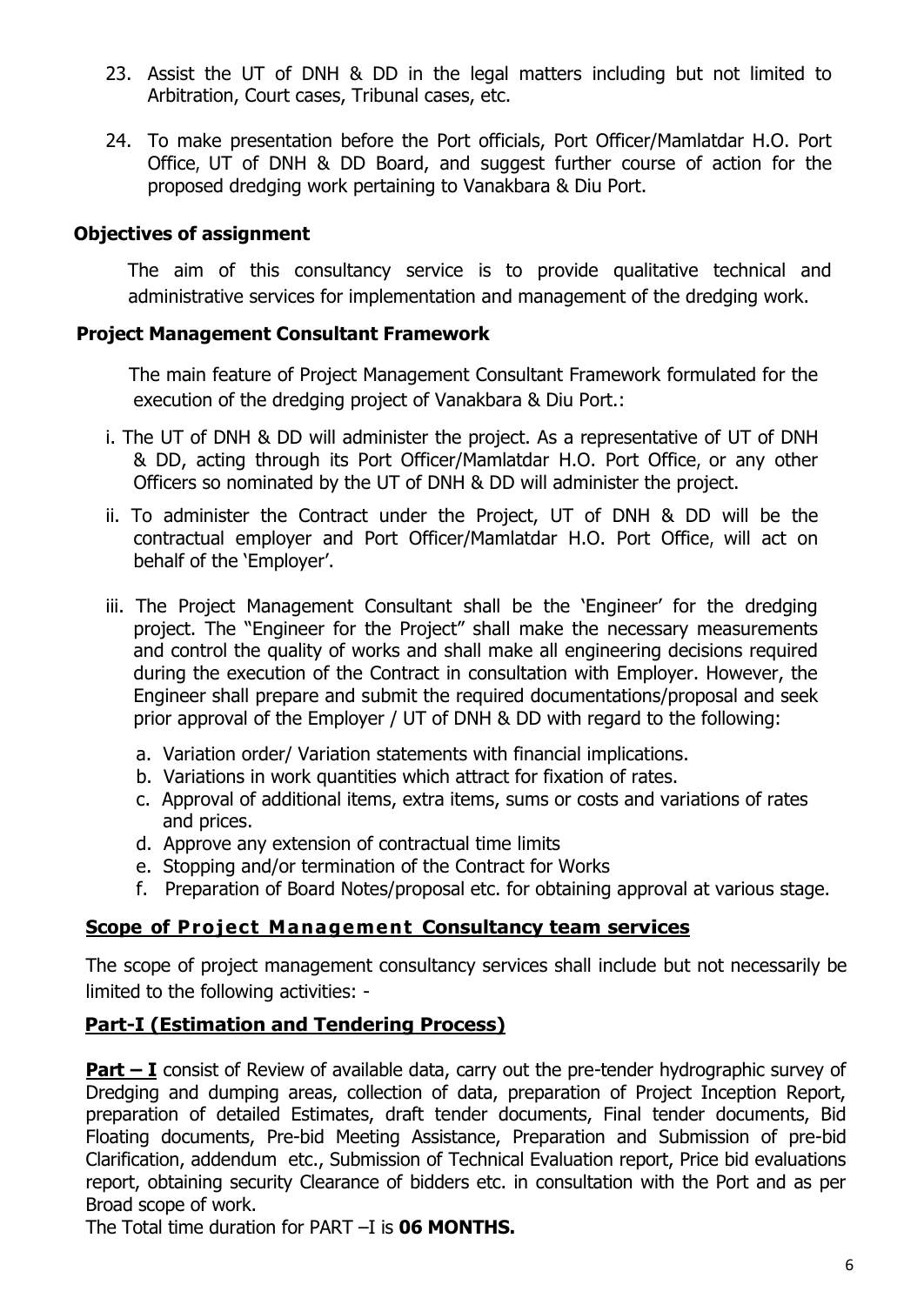- a) Consultant shall Review of available data, carry out the pre-tender hydrographic survey of Dredging and dumping areas, collection of data, preparation of Project Inception Report, preparation of detailed Estimates, draft tender documents, Final tender documents, Bid Floating documents, Pre-bid Meeting Assistance, Submission of pre-bid Clarification, Submission of Technical Evaluation Report, Price bid evaluations Reports, obtaining security Clearance of bidders etc. in consultation with the Port.
- b) Consultant shall study the relevant reports on various studies available with the Port/Employer.
- c) Consultants shall prepare tender document which includes Bill of Quantities, specifications, prequalification criteria, Minimum eligibility criteria, Notice inviting tender (NIT) and finalization of tender document for the execution of the dredging project, keeping in view scope of works, time of completion, techniques required to be adopted and availability of equipment with renowned dredging firms, restrictions in respect of navigation, safety and environmental aspects exist in the proposed location.
- d) Consultants shall, on behalf and in consultation with the Employer, invite bids for the execution of the dredging project, thereafter on receipt of the bids, consultants shall scrutinize, and evaluate the bids in line with the tender conditions and submit detailed report with specific recommendations for the relevant approval for the award of work.
- e) Consultant shall study the various options for disposing the dredged materials either in reclamation, beach nourishment or disposal into the sea which includes bund formation / pitched revetments etc.
- f) Consultant shall identify the various elements of work, their interdependencies and drawing of action plan.
- g) Consultant shall scrutinize the dredging methods and dredging activity proposed by the contractor, keeping in view, berth construction plan, if any, to ensure that these are satisfactory with particular reference to the technical requirements, project implementation schedule and environmental aspect as well as safety of works, personnel and the general public.
- h) Consultant shall prepare detailed implementation methodology including but not limited to, co-ordination procedure with Employer and contractor/vender taking into account, it is an operating port.
- i) To administer and manage the project.
- j) Scrutinize the Contractor's detailed work programme, suggest modifications, if any, in the work programme after a careful study keeping in view the overall interest of the project and recommend the same for approval of the employer.
- k) Scrutinize Contractor's superintendence, personnel and suggest modifications, if any.
- l) Initiate advance actions for handing over of site and timely issue of drawings.
- m) Actual setting out data and issue the same for execution.
- n) Scrutinize and approve the Contractors charts and drawings as required for execution.
- o) Certify, "as executed drawings / charts" for each component furnished by the contractor.
- p) Review and ensure conformity of contractor"s securities in approved format.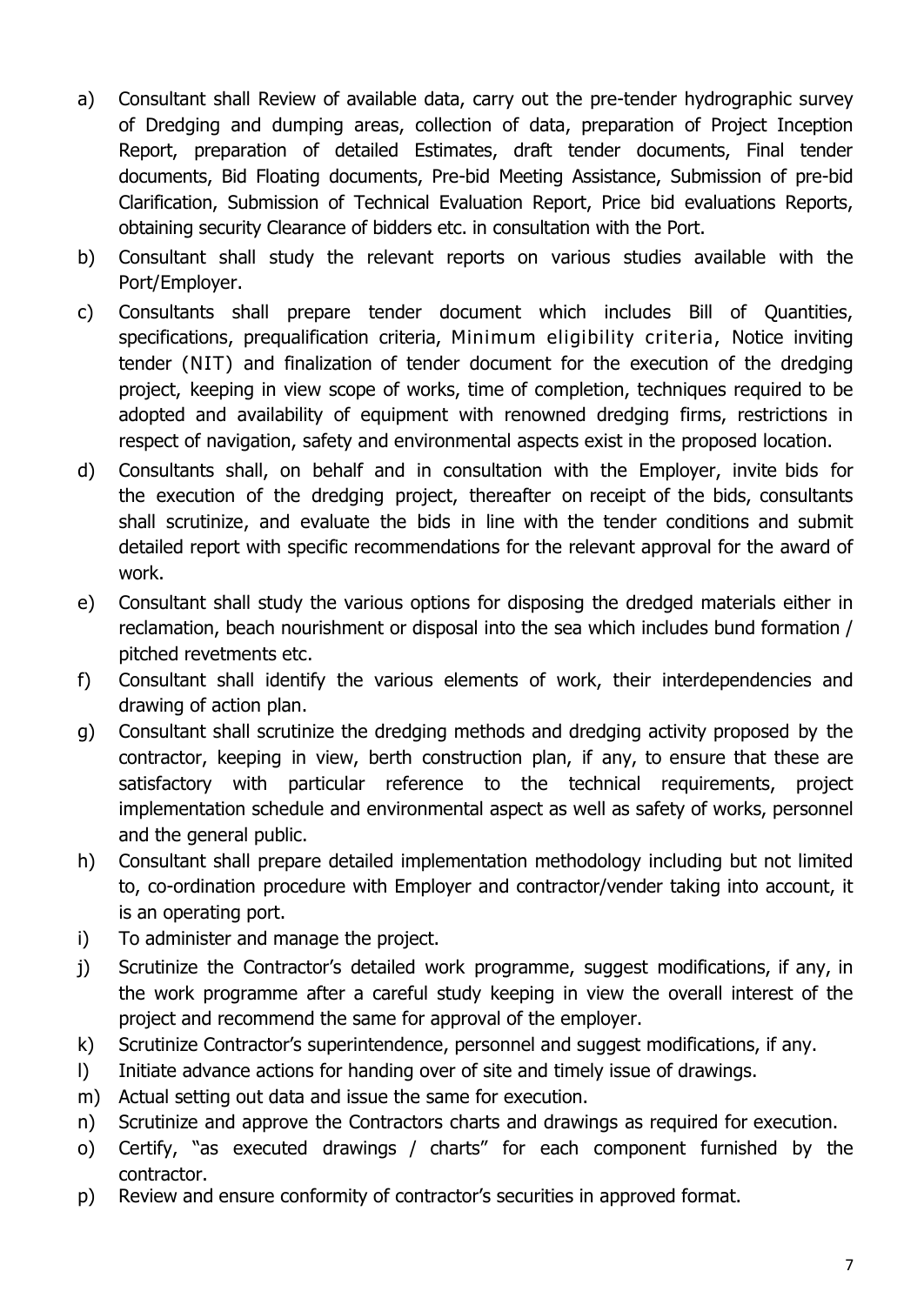- q) The consultant shall provide technical assistance and furnish information as may be required by the employer in connection with audit comments and queries from Central Vigilance Commission, Government of India and any other statutory bodies etc.
- r) Consultants shall Prepare and monitor Project network, bar chart, monthly progress report format, purchase procedure, import and export formalities, custom clearances, etc. Consultant shall also prepare implementation package based on the approval.

## **PART – II (PMC Services)**

Part – II consists of Providing Project Management Consultancy Service to Port of UT & DNH & DD for the Discharging duties as Engineer/ PMC and responsibilities of Port as per the tender documents of Dredging project as well as task mentioned under of Broad scope of work by providing Technical / Office Staff/ Experts and Maintaining office etc. The Total time duration for PART –II is **24 MONTHS**. **(Note: Part-II-time period start from the date of commencement of proposed dredging project)**

#### **PMC (Project Management Consultant) Team**

The PMC shall form a multi-disciplinary team (the "Consultancy Team") for undertaking this assignment. The following Key Personnel whose responsibilities are briefly described herein for the Proposal.

| Sr.<br><b>No</b> | <b>Category of Key</b><br>personnel's:                                       | Nos.             | <b>Responsibility</b>                                                                                                                                                                                                                                                                                      |
|------------------|------------------------------------------------------------------------------|------------------|------------------------------------------------------------------------------------------------------------------------------------------------------------------------------------------------------------------------------------------------------------------------------------------------------------|
|                  | <b>Full Time</b><br><b>Professional (FTP)</b>                                |                  |                                                                                                                                                                                                                                                                                                            |
| 1                | Project Manager /<br><b>Team Leader</b><br>/Dredging expert                  | 01<br><b>Nos</b> | Team leader shall be responsible for the overall<br>performance and administration of the Consultant's<br>Team at the Project Site. The Team Leader will<br>also act as the Engineer's Representative and shall<br>be overall in-charge for the Consultant's Supervision<br>team for the Dredging project. |
| $\overline{2}$   | Hydrographic<br>Surveyor:                                                    | 02<br><b>Nos</b> | Hydrographic Surveyor shall be responsible for the<br>supervisions and<br>overall<br>verifications<br>0f<br>hydrographic survey works and performance at the<br>Project Site.                                                                                                                              |
| 3                | Dredge Master<br>MOT Grade I/II<br>(Round the clock<br>works)                | 02<br><b>Nos</b> | He will be responsible for the overall supervisions<br>and monitoring of dredging activity on board,<br>verifications of Daily dredge quantity (DDR), DLM,<br>Track plots, Quality Assurance and Quality Control<br>etc. of the dredging contract.                                                         |
| $\overline{4}$   | <b>Financial Experts</b><br>(preferably CA /<br>ICWA/<br><b>MBA Finance)</b> | 01<br><b>Nos</b> | He will be responsible for overall financial related<br>matters of the dredging contract.                                                                                                                                                                                                                  |

## **Note**:

- (i) The Consultant shall deploy additional key personnel / expert and other support staff, as required during execution and certain activities, for effective, efficient and timely execution of the assignment as per TOR at no extra cost.
- (ii) Deployment of staff at site shall be made with prior approval of Employer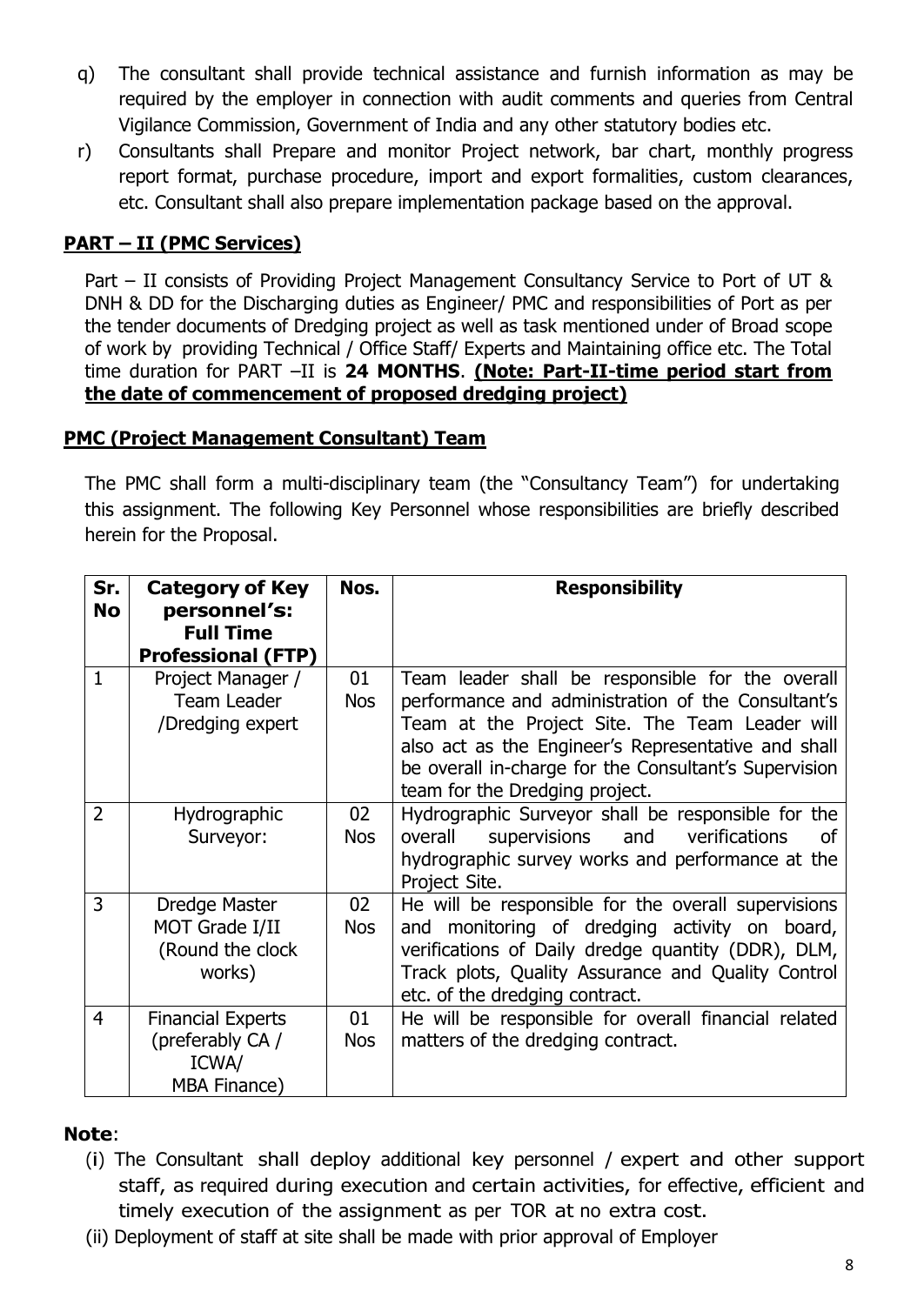The major tasks for the PMC team and Team leader shall include but not limited to the following:

- 1) Establishment of Site offices and assist in establishment of Laboratories;
- 2) Assist the Employer with the Review of the Contractors' securities, insurance and safety plans;
- 3) Scrutiny of the Contractor's work programme, and scheme for the deployment of plant, equipment and machinery for approval of the Port Officer/Mamlatdar H.O. Port Office;
- 4) Assist the Employer/ Port Officer/Mamlatdar H.O. Port Office, in the interpretation of provisions in the Contract documents and technical specification;
- 5) Assist the Employer/ Port Officer/Mamlatdar H.O. Port Office, in handing over the site and issuing order to commence the works;
- 6) Liaison with the local authorities for shifting of utilities wherever required;
- 7) Review, approve and issue detailed drawings to the Contractor;
- 8) Approve the working drawings prepared by the Contractor;
- 9) Regular supervision of works;
- 10) Evolve and implement Quantity and Quality Control procedures;
- 11) Evolve criteria for the acceptance of works;
- 12) Prepare and issue variation orders after the approval of the Employer;
- 13) Assist the Employer in the evaluation of Contractor's claims;
- 14) Verify and certify Contractor"s Interim Payment application/ Certificates and bills for approval of Port Officer/Mamlatdar H.O. Port Office,
- 15) Assist the Port Officer/Mamlatdar H.O. Port Office, in monitoring Physical and Financial Progress of the works;
- 16) Prepare quarterly project budgets and estimates;
- 17) Assist Port in conducting monthly progress meetings;
- 18) Preparing material (draft board notes), Proposals for the Board Meeting for obtaining approvals at various stages.
- 19) Preparation of letters, drafts, etc. for obtaining Govt. approvals including Security Clearance, etc.
- 20) Provide necessary technical, financial and legal assistance from time to time from Head Office.
- 21) Scrutiny of various policies / quidelines issued by statutory authorities from time to time and suggest any action to be taken by Port of UT of DNH & DD
- 22) Compile monthly progress reports and prepare Quarterly Reports;
- 23) strictly monitor the progress of work for timely completion of the project.
- 24) verify and certify Contractor's Statements at completion;
- 25) prepare Project Completion Report;
- 26) time schedule and management of Team"s resources; and
- 27) Advising the Employer / Port Officer/Mamlatdar H.O. Port Office, in all matter related to the progress of works, with particular reference to delays, possible reasons and mitigating measures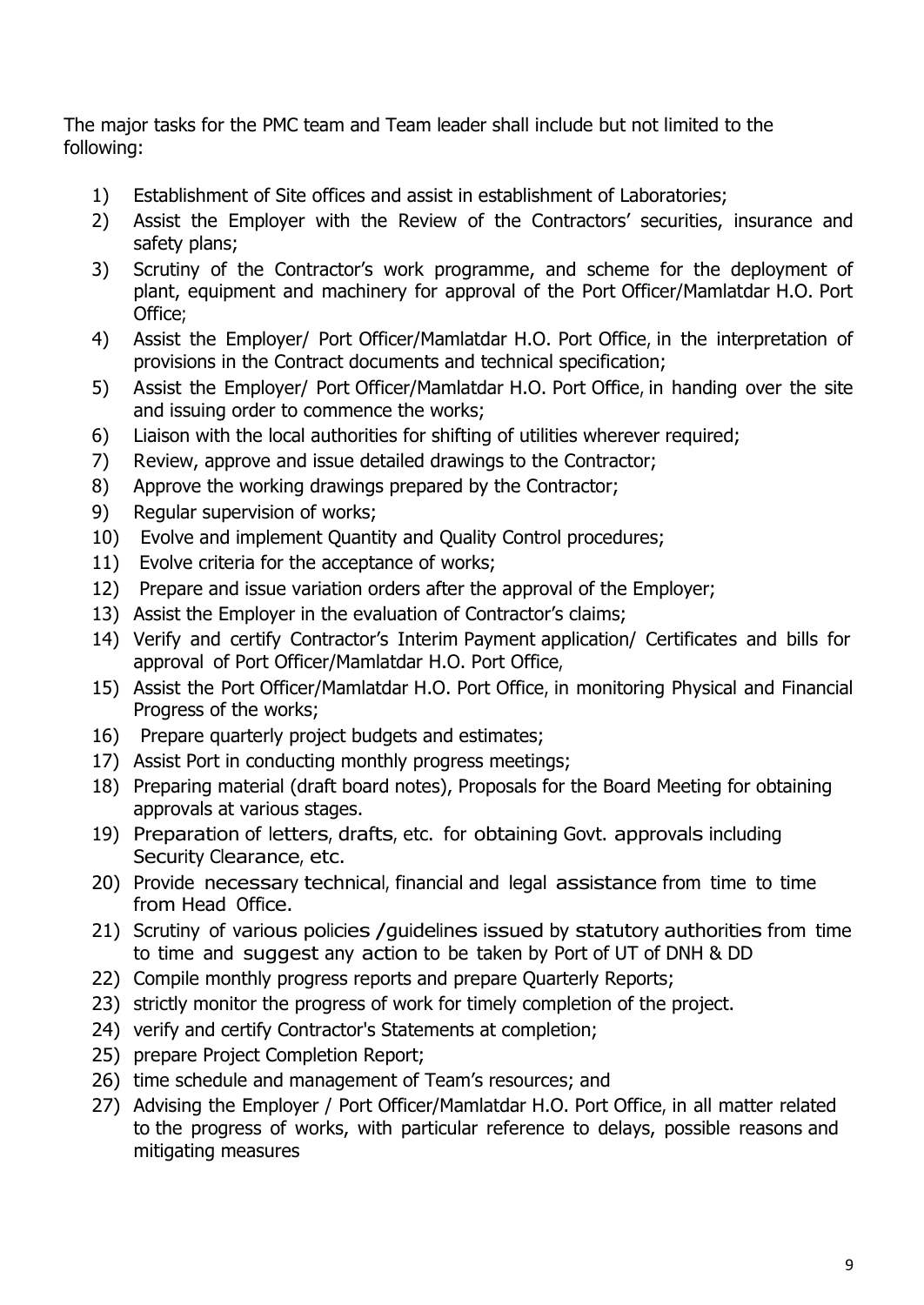- **3.0)** Reputed firms/ consultant/ Govt Dept. can submit their Expression of Interest for the above subject assignment work in line with the Broad Scope of Work as mentioned above under **Para-2**.
- **4.0)** The budgetary offer shall be submitted in **two parts.**

## **PART-I**

Part – I consist of Review of data, carry out the Pre- tender hydrographic survey, collection of data, preparation of Project Inception Report, preparation of Estimates, draft tender documents, Final tender documents, Bid Floating documents, Pre-bid Meeting Assistance, Submission of pre-bid Clarification, Submission of Technical Evaluation, Price bid evaluations, obtaining security Clearance of bidders etc. in consultation with the Port as given under Para 2.0 of Broad scope of Project. The Total time duration envisaged for PART –I is **06 MONTHS.**

| Sr.<br><b>No</b> | Description                                                                                                                                                                                                                                                                                                                                                                          | Unit    | Amount<br>(in Rs.)<br>In figure | Amount<br>(in Rs.)<br>In Words |
|------------------|--------------------------------------------------------------------------------------------------------------------------------------------------------------------------------------------------------------------------------------------------------------------------------------------------------------------------------------------------------------------------------------|---------|---------------------------------|--------------------------------|
| 1(a)             | Review of data, carry out the<br>hydrographic survey, collection<br>of data, preparation of Project<br>Inception Report.                                                                                                                                                                                                                                                             | Lumpsum |                                 |                                |
| 1(b)             | Preparation of estimates, tender<br>documents, invitation of tenders,<br>conducting pre-bid<br>meeting,<br>preparation of pre-bid<br>clarifications, Technical<br>bid<br>evaluation, price-bid evaluation,<br>recommendation for award of<br>work and all related works for<br>Capital and maintenance<br>dredging work pertaining to Diu<br>and Vanakbara Port of UT of<br>DNH & DD | Lumpsum |                                 |                                |
|                  | Total of Part-I                                                                                                                                                                                                                                                                                                                                                                      | (Rs.)   |                                 |                                |

#### Rupees (in words): **Music Contract Contract Contract Contract Contract Contract Contract Contract Contract Contract Contract Contract Contract Contract Contract Contract Contract Contract Contract Contract Contract Contrac**

#### **PART – II**

Part – II consists of Providing Project Management Consultancy Service to Port of UT of DNH & DD for the Discharging duties as Engineer/ PMC and responsibilities of Port as per the tender documents of ongoing project and future project as well as task mentioned under **Para 2.0** of Broad scope of work by providing Technical / Office Staff/ Experts and Maintaining office etc. The Total time duration envisaged for PART –II is **24 MONTHS**.